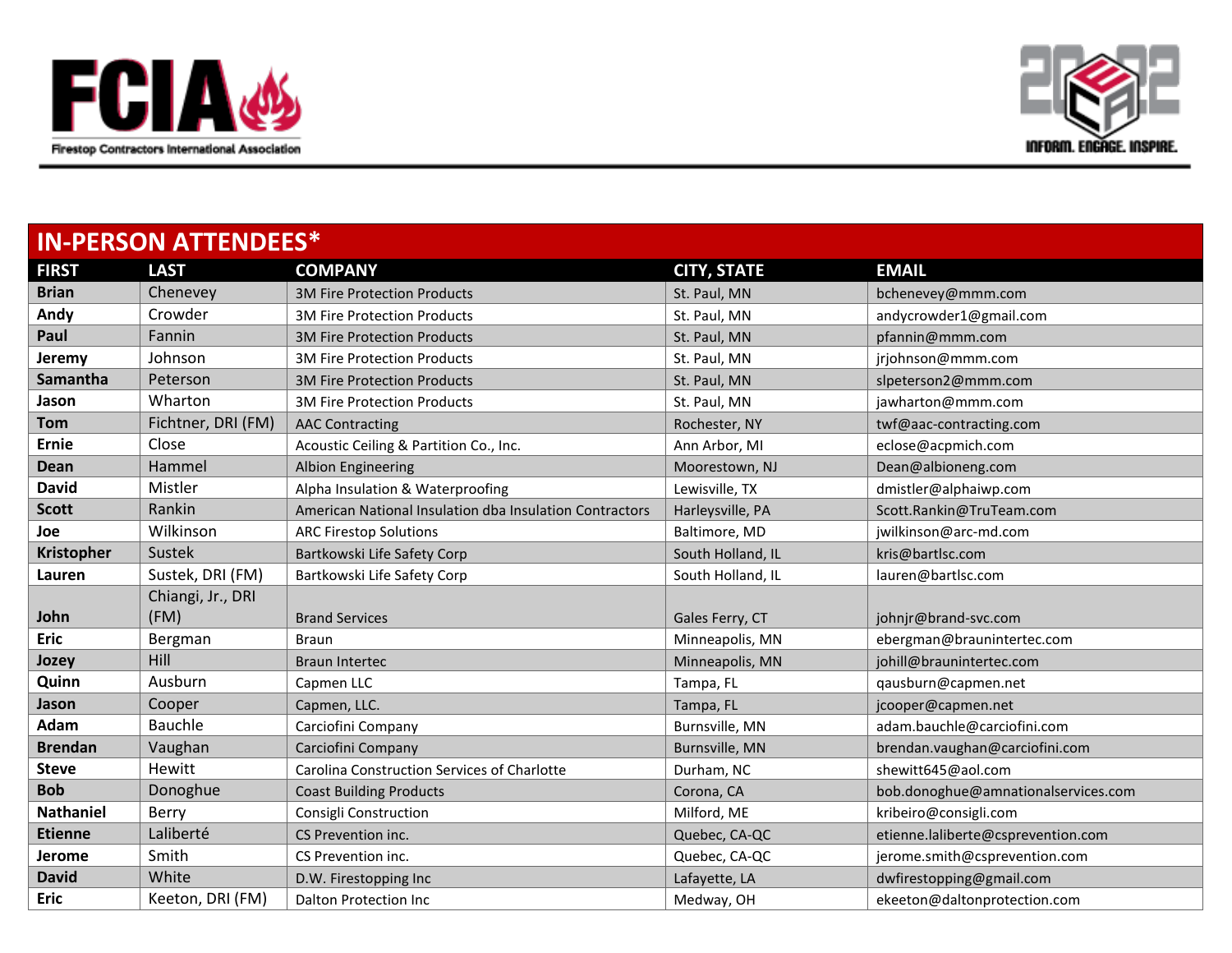



| <b>IN-PERSON ATTENDEES*</b> |                |                                     |                    |                                   |
|-----------------------------|----------------|-------------------------------------|--------------------|-----------------------------------|
| <b>FIRST</b>                | <b>LAST</b>    | <b>COMPANY</b>                      | <b>CITY, STATE</b> | <b>EMAIL</b>                      |
| Amanda                      | Minton         | <b>Dalton Protection Inc</b>        | Medway, OH         | aminton@daltonprotection.com      |
| Joseph                      | Patrick        | Dalton Protection Inc               | Medway, OH         | jpatrick@daltonprotection.com     |
| Cory                        | Ashley         | Danis Building Construction         | Dayton, OH         | cory.ashley@danis.com             |
| <b>Bruce</b>                | Gilley         | Danis Building Construction         | Dayton, OH         | bruce.gilley@danis.com            |
| Aaron                       | <b>Beetz</b>   | Danis Building Construction Company | Dayton, OH         | aaron.beetz@danis.com             |
| Andy                        | Guerra         | Daw Construction                    | Draper, UT         | aguerra@dawcg.com                 |
| <b>Tyler</b>                | Dennison       | <b>Diversified Thermal</b>          | Houston, TX        | tdennison@diversified-thermal.com |
| Ryan                        | Ablard         | <b>DPR Construction</b>             | Charlotte, NC      | ryanab@dpr.com                    |
| Ray                         | Blankenship    | <b>DPR Construction</b>             | Redwood City, CA   | raybl@dpr.com                     |
| <b>Melody</b>               | Rahbar         | <b>DPR Construction</b>             | Redwood City, CA   | melodyr@dpr.com                   |
| <b>Richard</b>              | Cowie          | <b>DPR Construction</b>             | Newport Beach, CA  | Richardco@dpr.com                 |
| <b>Kevin</b>                | Galindo        | <b>DPR</b> Construction             | San Diego, CA      | kevinga@dpr.com                   |
| <b>Rick</b>                 | <b>Stokes</b>  | <b>Fire Blockers</b>                | Midlothian, TX     | rick@fireblockers.com             |
| Randy                       | Williams       | <b>Fire Door Solutions</b>          | Stilwell, KS       | rwilliams@firedoorsolutions.com   |
| Jay                         | <b>McGuire</b> | Fire Stop Technologies, Inc.        | Taylorville, IL    | jay@thornburgh-stl.com            |
| <b>Mike</b>                 | <b>Divers</b>  | Firestop of Virginia                | Hollins, VA        | mdivers@kcfsv.com                 |
| <b>Tracy</b>                | Smith          | Firestop Southwest, Inc.            | Waddell, AZ        | tracys@firestopsouthwest.com      |
| Jason                       | Vogel          | Firestop Southwest, Inc.            | Waddell, AZ        | jasonv@firestopsouthwest.com      |
| <b>Charles</b>              | Sackett        | Firestop Technologies, Inc          | Victor, NY         | charles@fstny.com                 |
| Jerry                       | Dugan, Jr      | <b>Firestopping Specialist</b>      | Odessa, TX         | jerryduganjr@gmail.com            |
| <b>Joe</b>                  | Hauser         | FX Facility Group                   | Hamilton, OH       | jhauser@foxxconstruction.com      |
| Aideen                      | Doneski        | <b>Gleeson Powers Inc</b>           | Southborough, MA   | aideen@gpi-firestop.com           |
| <b>Augustus</b>             | Mancini        | <b>Gleeson Powers Inc</b>           | Southborough, MA   | gus@gpi-firestop.com              |
| <b>Frank</b>                | Trojano        | <b>Gleeson Powers Inc</b>           | Southborough, MA   | ftrojano@gpi-firestop.com         |
| Mehdi                       | Boostani       | Hilti                               | Plano, TX          | mehdi.boostani@hilti.com          |
| <b>Melissa</b>              | Fiore          | Hilti                               | Plano, TX          | melissa.fiore@hilti.com           |
| <b>Dave</b>                 | Gifford        | Hilti                               | Plano, TX          | dave.gifford@hilti.com            |
| Ed                          | Goldhammer     | Hilti                               | Plano, TX          | edward.goldhammer@hilti.com       |
| <b>Kurt</b>                 | Hanson         | Hilti                               | Plano, TX          | kurt.hanson@hilti.com             |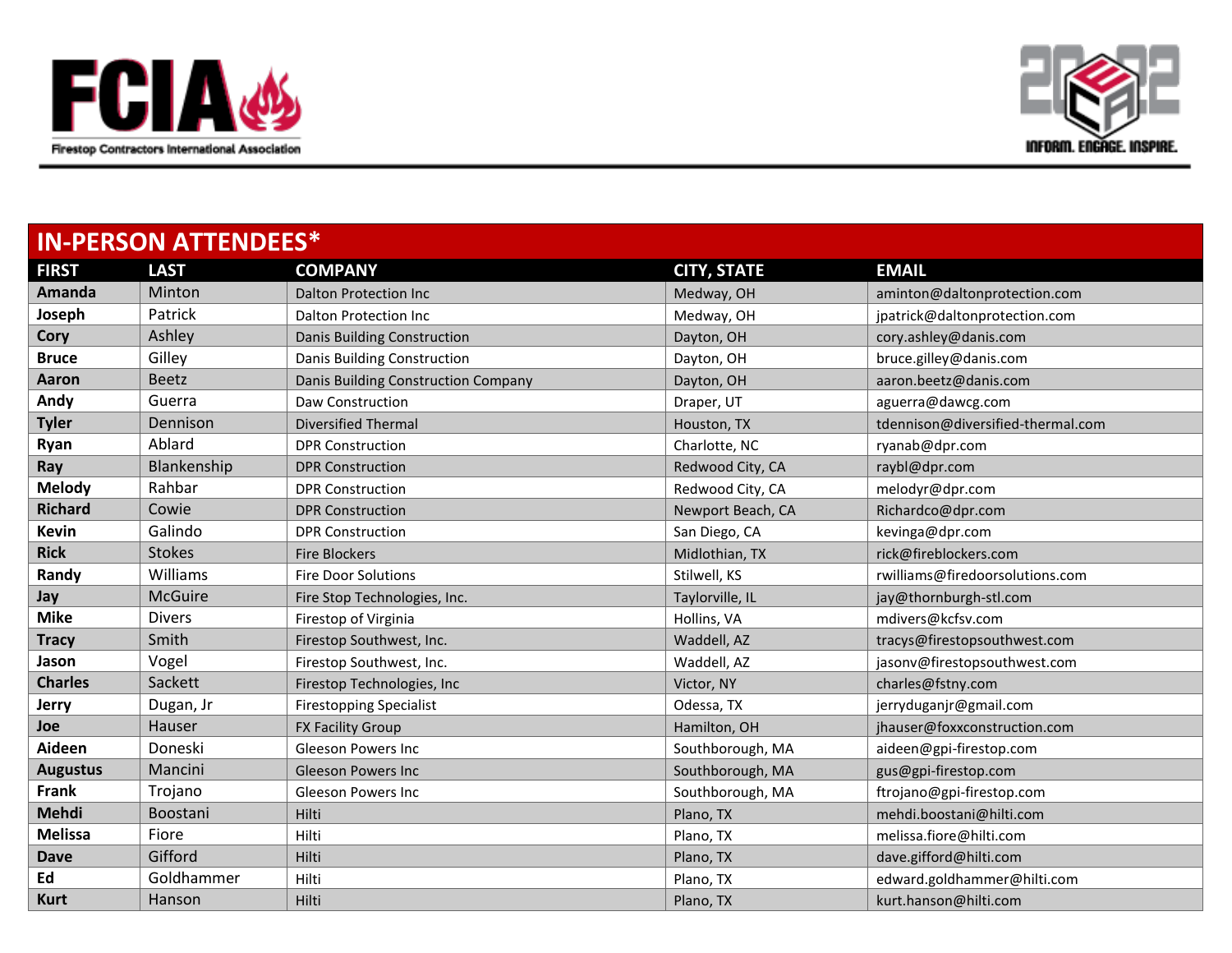



| <b>IN-PERSON ATTENDEES*</b> |                 |                                        |                    |                               |
|-----------------------------|-----------------|----------------------------------------|--------------------|-------------------------------|
| <b>FIRST</b>                | <b>LAST</b>     | <b>COMPANY</b>                         | <b>CITY, STATE</b> | <b>EMAIL</b>                  |
| <b>Kris</b>                 | Kuehn           | Hilti                                  | Plano, TX          | kuehkri@hilti.com             |
| John                        | <b>Meadows</b>  | Hilti                                  | Plano, TX          | john.meadows@hilti.com        |
| <b>Travis</b>               | Miller          | Hilti                                  | Plano, TX          | travis.miller@hilti.com       |
| Angela                      | Nepa            | Hilti                                  | Plano, TX          | angela.nepa@hilti.com         |
| Sara                        | Reding          | Hilti                                  | Plano, TX          | sara.reding@hilti.com         |
| <b>Ernst</b>                | Toussaint       | Hilti                                  | Plano, TX          | ernst.toussaint@hilti.com     |
| Tim                         | Wendland        | Hilti                                  | Plano, TX          | timothy.wendland@hilti.com    |
| <b>Matthew</b>              | Winston         | Hilti                                  | Plano, TX          | Matthew.winston@hilti.com     |
| <b>Thomas</b>               | <b>Buchanan</b> | Kasco                                  | Royal Oak, MI      | tomb@kascoinc.com             |
| <b>Mike</b>                 | Engle, Jr.      | Kasco                                  | Royal Oak, MI      | menglejr@kascoinc.com         |
| <b>Riley</b>                | Patterson       | Kasco                                  | Royal Oak, MI      | rpatterson@kascoinc.com       |
| <b>Les</b>                  | Jaeger          | <b>KMI Fire</b>                        | Phoenix, AZ        | les@karberinsulation.com      |
| <b>Mark</b>                 | Eggenschwiller  | LRT                                    | Monroe, OH         | eggenschwillerm@LRT.biz       |
| <b>Richard</b>              | Hudson          | LRT                                    | Monroe, OH         | hudsonr@lrt.biz               |
| Don                         | Essig, Jr.      | Masseys Glass                          | Branford, CT       | dessigjr@masseysglass.com     |
| <b>Heath</b>                | Lenert          | Mobile Enterprises Inc.                | Fort Worth, TX     | hlenert@mei.global            |
| <b>Tyler</b>                | Ferguson        | <b>National Firestopping Solutions</b> | Saco, ME           | tylerf@nefirestop.com         |
| William                     | Nason           | <b>National Firestopping Solutions</b> | Saco, ME           | wnason@pmconstruction.com     |
| Gilbert                     | Herrera         | On the Spot Firestop                   | Commerce City, CO  | gherrera1187@icloud.com       |
| <b>Gilbert</b>              | Herrera, JR     | On the Spot Firestop                   | Commerce City, CO  | gilbert-herrera@hotmail.com   |
| Angie                       | Ogino           | Owens Corning/Thermafiber              | Wabash, IN         | angela.ogino@owenscorning.com |
| <b>Ethan</b>                | Greer           | PCI - Atlanta                          | Fayetteville, GA   | ethan.greer@pcg.com           |
| Alan                        | McDurmon        | PCI - Atlanta                          | Fayetteville, GA   | alan.mcdurmon@pcg.com         |
| <b>Spencer</b>              | Edwardson       | PCI - Houston                          | Pasadena, TX       | spencer.edwardson@pcg.com     |
| <b>Isaak</b>                | Vanhoose        | PCI-Pasadena                           | Pasadena, CA       | isaak.vanhoose@pcg.com        |
| <b>Curtis</b>               | Cantaloube      | PCI-Bay Area                           | Sacramento, CA     | curtis.cantaloube@pcg.com     |
| <b>Michael</b>              | Sterne          | PCI-Seattle                            | Seattle, WA        | michael.sterne@pcg.com        |
| Jimmy                       | Tran            | PCI-Seattle                            | Seattle, WA        | jimmy.tran@pcg.com            |
| Benjamin                    | Urcavich        | Performance Firestop, Inc.             | Green Bay, WI      | Ben@Performance-firestop.com  |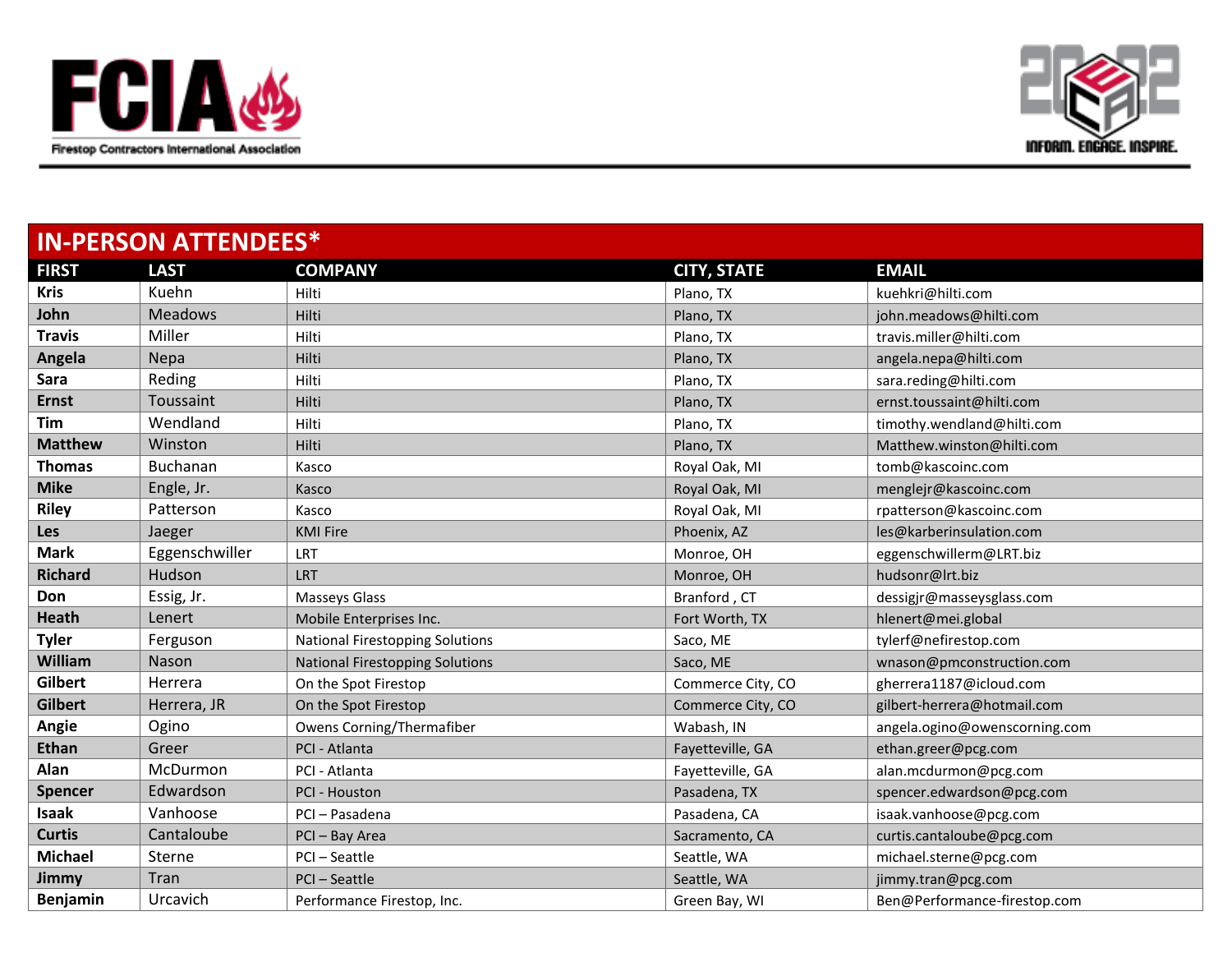



| <b>IN-PERSON ATTENDEES*</b> |                 |                                 |                    |                                 |
|-----------------------------|-----------------|---------------------------------|--------------------|---------------------------------|
| <b>FIRST</b>                | <b>LAST</b>     | <b>COMPANY</b>                  | <b>CITY, STATE</b> | <b>EMAIL</b>                    |
| <b>John Andrew</b>          | Hewitt          | Phoenix Firestop                | Portland, ME       | andrew@phoenixfirestop.com      |
| <b>Brett</b>                | Clarkson        | PPMI Firestop, Inc.             | Greenfield, IN     | brett@ppmifirestop.com          |
| <b>Steven</b>               | Foster          | Rocky Mountain Firestop         | Elizabeth, CO      | steve@rockymountainfirestop.com |
| <b>Tillmon</b>              | Richardson      | Rocky Mountain Firestop         | Elizabeth, CO      | pete@rockymountainfirestop.com  |
| Spencer                     | Mello           | Sealant Specialists, Inc.       | Albuquerque, NM    | sealantspecialists@comcast.net  |
|                             | Bickmore, DRI   |                                 |                    |                                 |
| <b>Bryant</b>               | (FM)            | Seal-Co, Inc                    | Albuquerque, NM    | bryant@waterproof.pro           |
| <b>Dave</b>                 | Augello         | Specified Technologies Inc.     | Somerville, NJ     | daugello@stifirestop.com        |
| Dan                         | <b>DeSantis</b> | Specified Technologies Inc.     | Somerville, NJ     | ddesantis@stifirestop.com       |
| <b>Dennis</b>               | Dozier          | Specified Technologies Inc.     | Somerville, NJ     | ddozier@stifirestop.com         |
| <b>Robert</b>               | Gomez           | Specified Technologies Inc.     | Sommerville, NJ    | rgomez@stifirestop.com          |
| Kathy                       | Horneij         | Specified Technologies Inc.     | Somerville, NJ     | khorneij@stifirestop.com        |
| Gene                        | Markievich      | Specified Technologies, Inc.    | Somerville, NJ     | gmarkievich@stifirestop.com     |
| <b>Kelly</b>                | Mason           | Specified Technologies Inc.     | Somerville, NJ     | kmason@stifirestop.com          |
| Jon                         | <b>Matthews</b> | Specified Technologies Inc.     | Somerville, NJ     | jmatthews@stifirestop.com       |
| <b>Bill</b>                 | Roberst         | Specified Technologies Inc.     | Somerville, NJ     | wroberts@stifirestop.com        |
| James                       | Stahl           | Specified Technologies Inc.     | Sommerville, NJ    | jstahljr@stifirestop.com        |
| <b>Charbel</b>              | Tagher          | Specified Technologies Inc.     | Sommerville, NJ    | ctagher@stifirestop.com         |
| <b>Matt</b>                 | <b>Thomas</b>   | Specified Technologies Inc.     | Somerville, NJ     | mthomas@stifirestop.com         |
| <b>Jeff</b>                 | Wexler          | Specified Technologies Inc.     | Sommerville, NJ    | Jwexler@stifirestop.com         |
| <b>Scott</b>                | Willems         | Specified Technologies Inc.     | Somerville, NJ     | Swillems@stifirestop.com        |
| John                        | Zalepka         | Specified Technologies Inc.     | Somerville, NJ     | Jzalepka@stifirestop.com        |
| Adam                        | Carter          | Superior Insulation             | N Ridgeville, OH   | acarter@superior-insulation.com |
| <b>Tom</b>                  | Dake            | <b>Superior Insulation</b>      | N Ridgeville, OH   | tdake2@superior-insulation.com  |
| Josh                        | Stachowiak      | Superior Insulation             | N Ridgeville, OH   | josh@superior-insulation.com    |
| <b>Mark</b>                 | <b>Dietz</b>    | Superl                          | Lino Lakes, MN     | mark@superl.net                 |
| Dave                        | Niemela         | Superl                          | Lino Lakes, MN     | dave@superl.net                 |
| <b>Mike</b>                 | Costa           | <b>Sweeney Drywall</b>          | Boxborough, MA     | mcosta@sweeneydywall.com        |
| <b>Bill</b>                 | Jannino         | <b>Sweeney Drywall Finishes</b> | Boxborough, MA     | bjannino@sweeneydrywall.com     |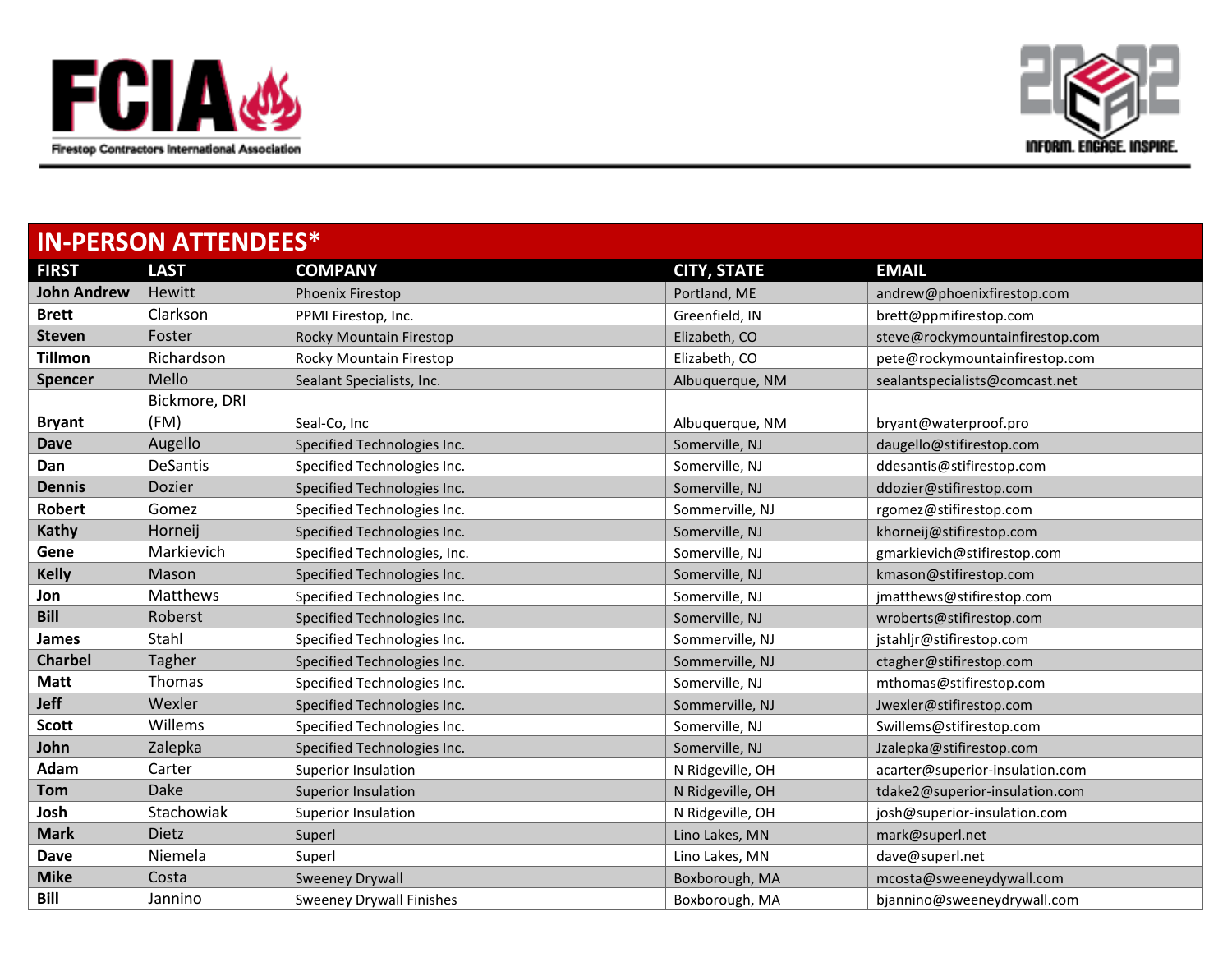



| <b>IN-PERSON ATTENDEES*</b> |                  |                                   |                          |                                       |
|-----------------------------|------------------|-----------------------------------|--------------------------|---------------------------------------|
| <b>FIRST</b>                | <b>LAST</b>      | <b>COMPANY</b>                    | <b>CITY, STATE</b>       | <b>EMAIL</b>                          |
| <b>David</b>                | Jones            | Swinerton                         | Concord, CA              | david.jones.1@swinerton.com           |
| <b>Brad</b>                 | Ramey            | TCM Waterproofing, LLC            | Suwanee, GA              | brad.ramey@tcmwaterproofingllc.com    |
| John                        | <b>Black</b>     | The George D. Alan Company        | <b>Grand Prairie, TX</b> | jblack@waterproof.pro                 |
| J.                          | Downey           | <b>Thru-Wall Construction</b>     | Allston, MA              | jdowney@thru-wall.com                 |
| <b>Donovan</b>              | Curtis           | TJ Wies Contracting               | Lake Saint Louis, MO     | dcurtistiwies@gmail.com               |
| Lucas                       | Scott            | TJ Wies Contracting               | Lake Saint Louis, MO     | lscott@tjwies.com                     |
| <b>Will</b>                 | Dunham           | W.W. Nash Construction            | Chester, VA              | will@wwnash.com                       |
| Adam                        | Hoover           | W.W. Nash Construction            | Chester, VA              | adam@wwnash.com                       |
| Joey                        | <b>Bautista</b>  | <b>Wal-Mark Contracting Group</b> | Tampa, FL                | jbautista@wm.nceusa.com               |
| Aaron                       | Miller           | <b>Wal-Mark Contracting Group</b> | Tampa, FL                | amiller@wm.nceusa.com                 |
| Luke                        | Joyner           | Warren Mechanical                 | Westbrook, ME            | ljoyner@warrenmech.com                |
| Cody                        | Henningsen       | <b>Western Partitions Inc.</b>    | Wilsonville OR           | Cody.henningsen@westernpartitions.com |
| <b>Dean</b>                 | <b>Halverson</b> | X-cell insulation                 | Wantagh, NY              | deanxcell@gmail.com                   |

\*Attendees as of 05/06/2022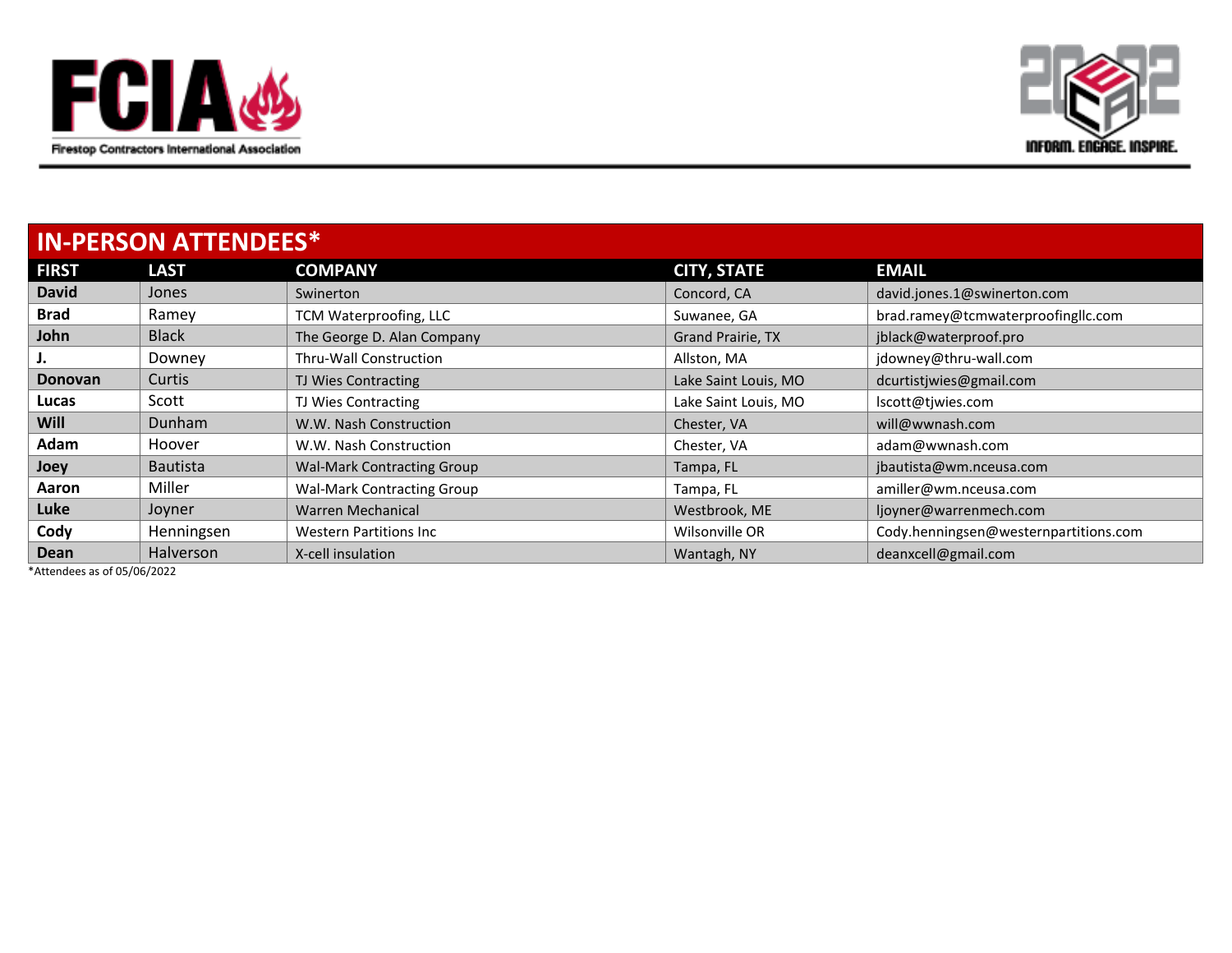



| <b>VIRTUAL ATTENDEES*</b> |               |                                        |                    |                                            |
|---------------------------|---------------|----------------------------------------|--------------------|--------------------------------------------|
| <b>FIRST</b>              | <b>LAST</b>   | <b>COMPANY</b>                         | <b>CITY, STATE</b> | <b>EMAIL</b>                               |
| <b>Gabrielle</b>          | Lucatero      | Accurate Firestop, Inc.                | Pleasanton, CA     | gabrielle@accuratefirestop.com             |
| <b>Thomas</b>             | Hibinski      | California Fire Stop, Inc.             | Oceanside, CA      | Tom@calfirestopinc.com                     |
| <b>Buddy</b>              | Fishman       | <b>Energy Mechanical Insulation</b>    | Las Vegas, NV      | bfishman@emilv.com                         |
| Christopher               | Hooks         | <b>Energy Mechanical Insulation</b>    | Las Vegas, NV      | chrishooks@emilv.com                       |
| <b>Scott</b>              | Farley        | Georgia Firestop                       | Powder Springs, GA | scott@gafirestop.com                       |
| <b>Donald</b>             | Donnelly, Jr. | Hailey Insulation Corp.                | Rocky Point, NY    | ddonnelly@haileyinsulation.com             |
| Adam                      | Williams      | Hailey Insulation Corp.                | Rocky Point, NY    | awilliams@haileyinsulation.com             |
| Vance                     | Ruxer         | Imperial Specialty Contracting, Inc.   | Carlsbad, CA       | vance@imperialsc.com                       |
| Gary                      | Daughtry      | Insulpro Projects                      | Portland, OR       | Gary.daughtry@americannationalservices.com |
| <b>Michael</b>            | Caruso        | J-Kaulk Firestopping                   | Picayune, MS       | mcaruso@jkaulk.net                         |
| <b>Darren</b>             | Pollock       | JD Firestop Pros, Inc.                 | Tracy, CA          | dpollock@jdfirestoppros.com                |
| <b>Richard</b>            | Hudson        | <b>LRT Restoration Technologies</b>    | Monroe, OH         | hudsonr@lrt.biz                            |
| <b>Matthew</b>            | Hlady         | <b>Marek Brothers</b>                  | Houston, TX        | matthewhlady@marekbros.com                 |
| <b>Scott</b>              | Wesley        | <b>Marek Brothers</b>                  | Houston, TX        | scottwesley@marekbros.com                  |
| Alan                      | Archambeault  | <b>National Firestopping Solutions</b> | Saco, ME           | Alanda@nefirestop.com                      |
| <b>Alex</b>               | Kaminski      | <b>National Firestopping Solutions</b> | Saco, ME           | alexk@nefirestop.com                       |
| <b>Kenneth</b>            | Gillespie     | Performance Contracting, Inc.          | Lenexa, KS         | kennth.gillespie@pcg.com                   |
| <b>Bob</b>                | Meinert       | Performance Contracting, Inc.          | Lenexa, KS         | bob.meinert@pcg.com                        |
| Josue                     | Mendoza       | Performance Contracting, Inc.          | Lenexa, KS         | josue.mendoza@pcg.com                      |
| <b>Eric</b>               | Wong          | Performance Contracting, Inc.          | Lenexa, KS         | eric.wong@pcg.com                          |
| <b>Reggie</b>             | Alexander     | PPMI Firestop, Inc.                    | Greenfield, IN     | Reggie@ppmifirestop.com                    |
| Fred                      | Parker        | Regional Contracting Services, LLC     | Washington, DC     | fparker@regionalcontractingsvcs.com        |
| <b>Alberto</b>            | Suarez        | Regional Contracting Services, LLC     | Washington, DC     | gsuarez@regionalcontractingsvcs.com        |
| John                      | Hansen        | Vesta Firestopping                     | Blaine, MN         | jhansen@vestafirestopping.com              |
| Roy                       | Peterson      | <b>Vesta Firestopping</b>              | Blaine, MN         | rpeterson@vestafirestopping.com            |
| <b>Daniel</b>             | <b>Budd</b>   | <b>Wall Systems Contractors</b>        | Naples, FL         | dbudd@wallsystemsflorida.com               |
| <b>Russell</b>            | <b>Budd</b>   | <b>Wall Systems Contractors</b>        | Naples, FL         | rbudd@wallsystemsflorida.com               |
| <b>Travis</b>             | Schepperly    | <b>Wall Systems Contractors</b>        | Naples, FL         | tschepperly@walls-swfl.com                 |
| <b>Tom</b>                | Warrick       | Wyatt Inc.                             | Pittsburgh, PA     | twarrick@wyattinc.com                      |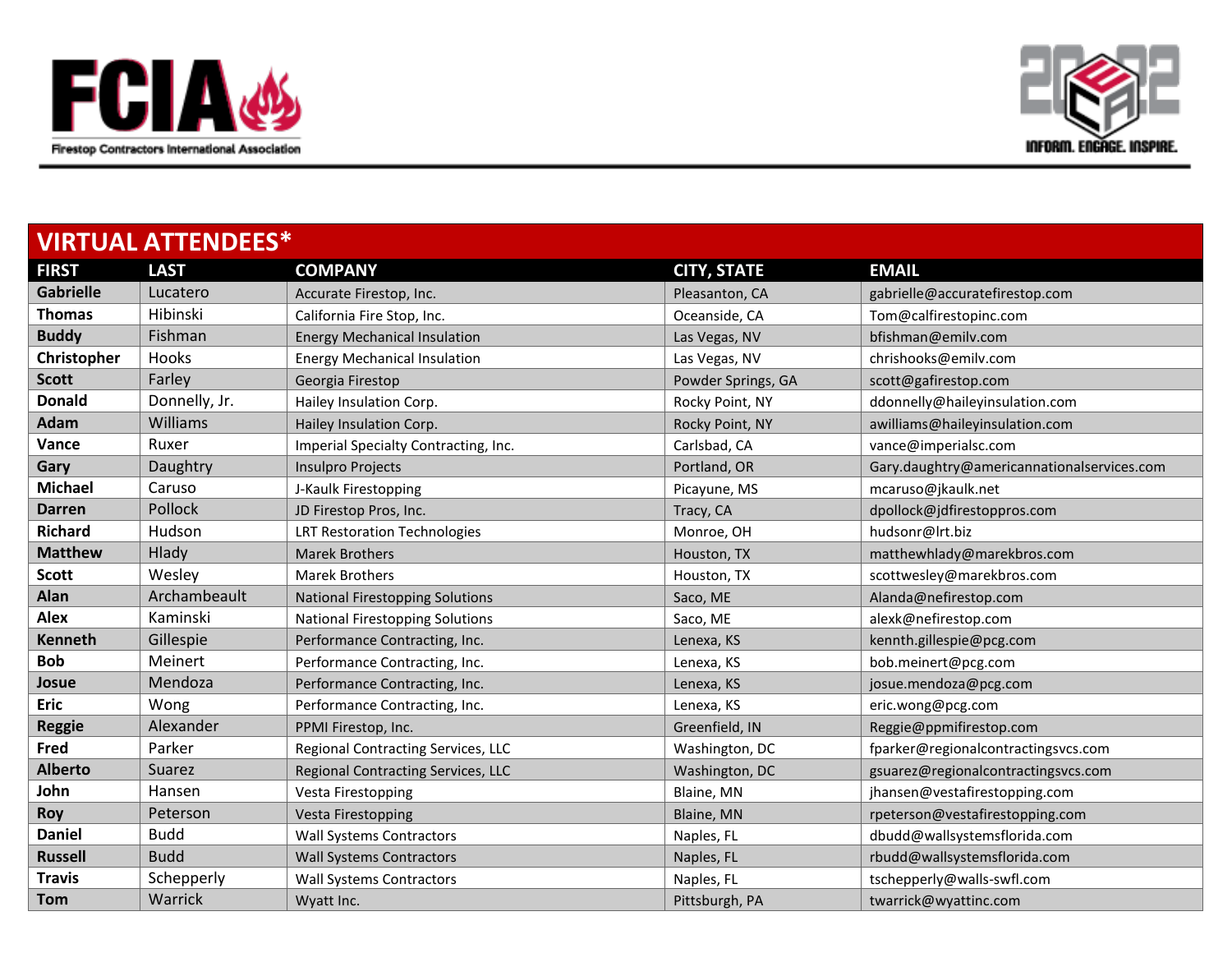



\*Attendees as of 05/06/2022